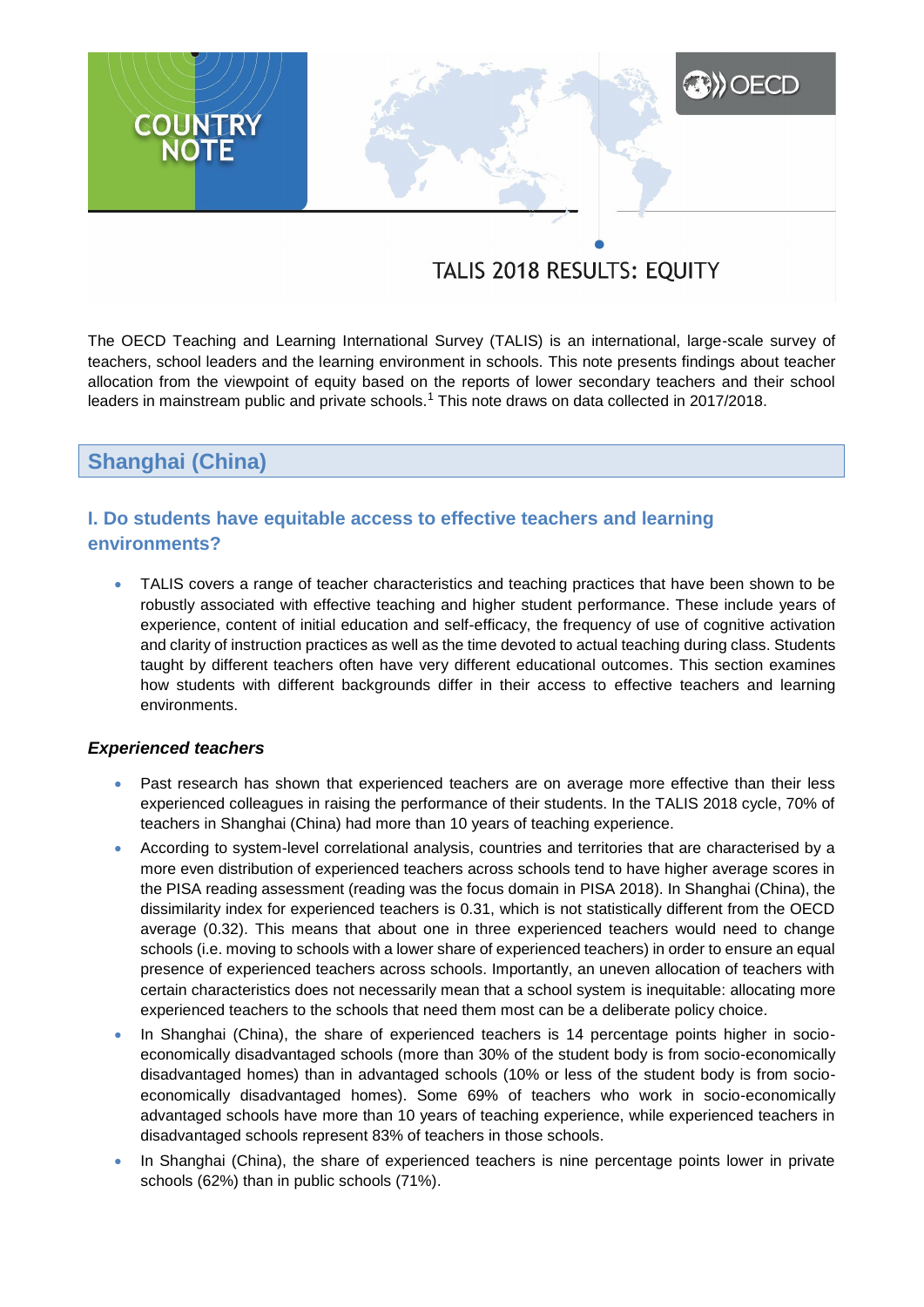# **Figure 1. Allocation of experienced teachers**



Results based on responses of lower secondary teachers and principals

Notes: Only countries and territories with available data are shown. The dissimilarity index measures if the allocation of teachers with a given characteristic in a country's schools resembles the overall teacher population of the country and it ranges from 0 (i.e. the allocation of teachers in schools resembles perfectly the teacher population of the country) to 1 (i.e. teachers with a certain characteristic are concentrated in a single school). Differences across school types that are not statistically significant are highlighted with lighter colours. Source: OECD, TALIS 2018 Database, Table 2.3.

# *Teachers with comprehensive formal education*

- TALIS asks teachers about the content of their initial education and training. In the TALIS 2018 cycle, 65% of teachers in Shanghai (China) reported to have received a comprehensive initial education, which includes subject content, pedagogy, classroom practices, cross-curricular skills, teaching in a mixed-ability setting and classroom management: this is higher than the OECD average (39%). On average across OECD countries/territories, initial training in cross-curricular skills, teaching in a mixedability setting and classroom management tend to be less prevalent than the other types of training.
- As shown by system-level correlational analysis, across countries and territories, the more even the distribution of teachers with comprehensive initial training across schools, the higher students' mean reading score in PISA. In Shanghai (China), the dissimilarity index for comprehensively trained teachers is 0.23, which is lower than the OECD average (0.26).
- As with most TALIS participants, in Shanghai (China) there is no statistically significant difference in the share of teachers with comprehensive formal education between disadvantaged and advantaged schools, and private and public schools.
- In Shanghai (China), the share of teachers with comprehensive formal education in disadvantaged schools is different from what is observed in advantaged schools. The share of these teachers is seven percentage points higher in disadvantaged schools than in advantaged schools. The difference between private and public schools is not statistically significant.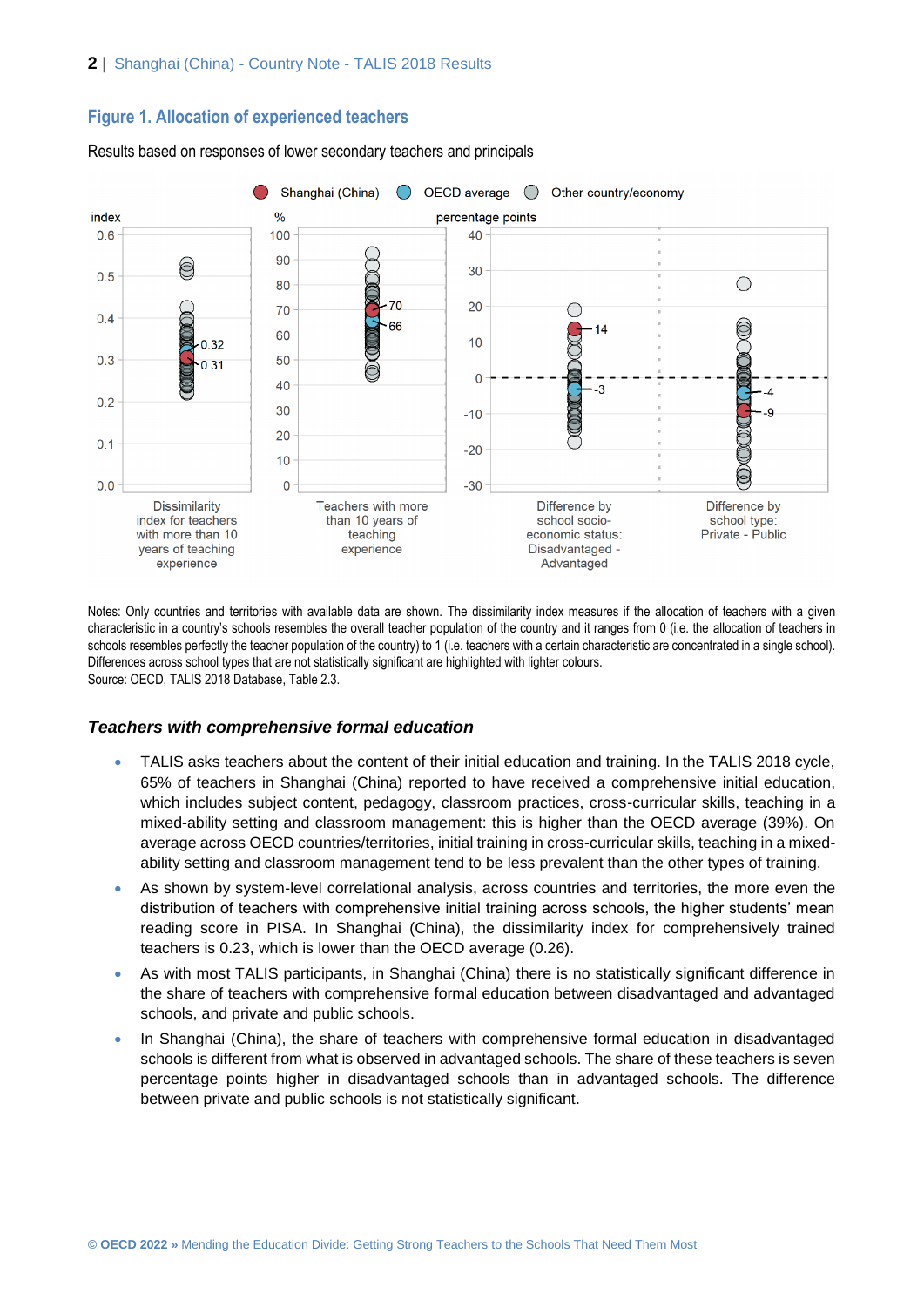# *Teachers with higher self-efficacy*

- Research highlights how self-efficacy is positively related to performance in a wide range of settings. Teachers and students are no exception. TALIS elicits teachers' self-efficacy beliefs by asking them to assess their ability to perform well in a range of tasks related to classroom management, instruction, and students' engagement. In Shanghai (China), the dissimilarity index for teachers with higher selfefficacy (defined as those in the top quarter of the national distribution of the self-efficacy scale) is 0.26, which is not statistically different from the OECD average (0.29).
- In the majority of countries and territories participating in TALIS, the share of teachers at the top of the national distribution of the self-efficacy scale is not statistically different across the different types of schools; that is, between disadvantaged and advantaged schools, and private and public schools. This is also true in Shanghai (China).

# *Teachers who allocate a larger share of class time to actual teaching*

# **Figure 2. Allocation of teachers who spend a larger share of class time on actual teaching**



Results based on responses of lower secondary teachers and principals

Notes: Only countries and territories with available data are shown. The dissimilarity index measures if the allocation of teachers with a given characteristic in a country's schools resembles the overall teacher population of the country and it ranges from 0 (i.e. the allocation of teachers in schools resembles perfectly the teacher population of the country) to 1 (i.e. teachers with a certain characteristic are concentrated in a single school). Differences across school types that are not statistically significant are highlighted with lighter colours. Source: OECD, TALIS 2018 Database, Table 2.12.

• Past research has highlighted a positive association between the share of class time teachers devote to teaching and student achievement. The ability of teachers to maximise instruction time is closely related to their ability to maintain order in the classroom. But of course students' attitudes and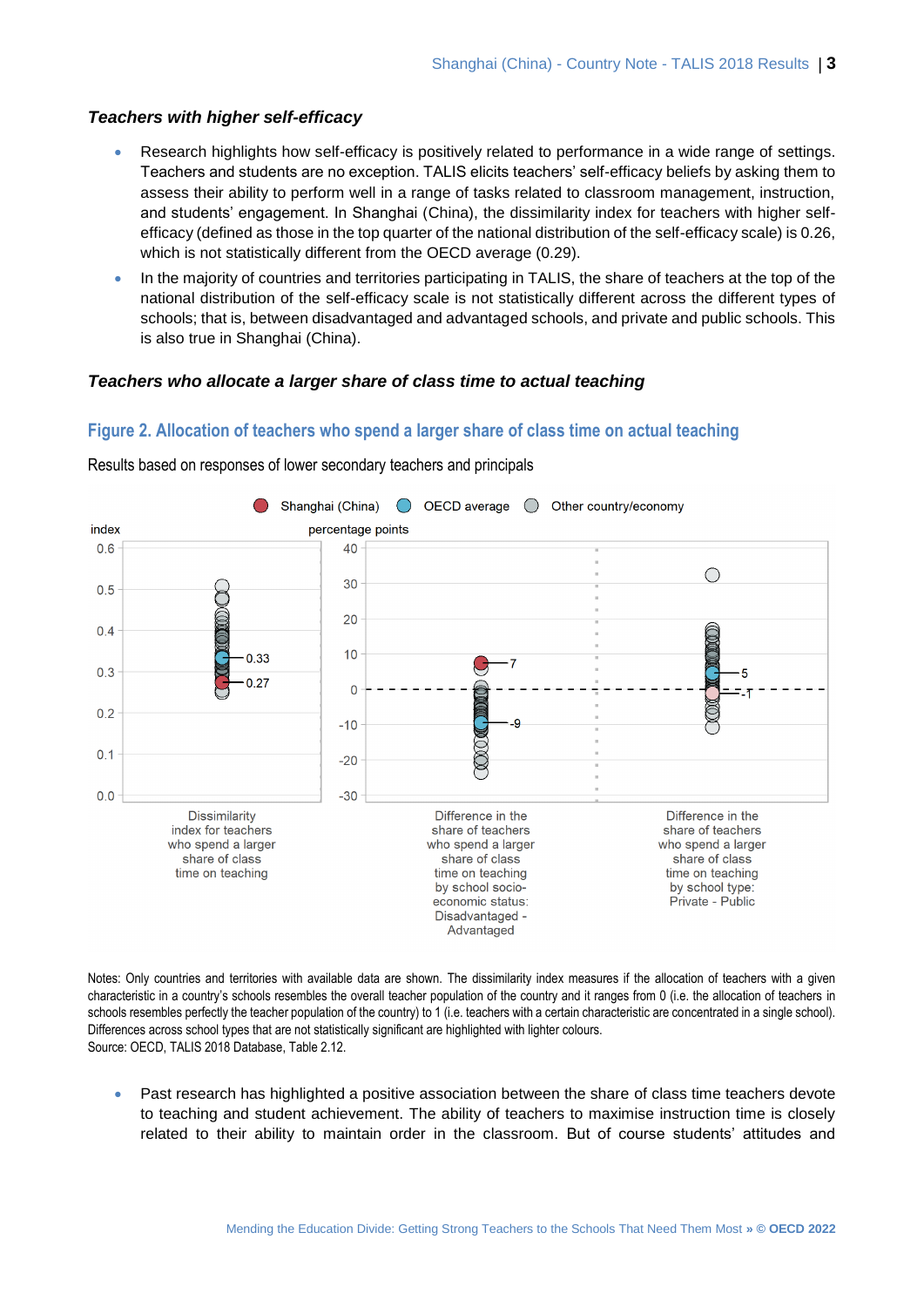# 4 | Shanghai (China) - Country Note - TALIS 2018 Results

behaviour also matter as a factor influencing the proportion of time spent on teaching and learning, and are partly outside of teachers' control. TALIS measures the instruction time to which students are exposed by asking teachers how their working time is allocated between different tasks such as administrative tasks, keeping order and actual teaching in a regular weekly class.

- According to system-level correlational analysis, students' average performance in reading is lower in education systems where teachers who spend a larger share of class time on actual teaching are unevenly distributed across schools. In Shanghai (China), the dissimilarity index for teachers who spend a larger share of class time on actual teaching (defined as those in the top quarter of the national distribution of the share of class time allocated to actual teaching) is 0.27, which is lower than the OECD average (0.33).
- Across TALIS participants, teachers who maximise their students' learning opportunities by spending more time on actual teaching in the classroom tend to be over-represented in socio-economically advantaged schools and private schools. This indirectly confirms that teachers' ability to maximise the time spent on actual teaching and to manage the classroom is likely to be related to the classroom environment, which can be more challenging in certain schools than in others. In Shanghai (China), the share of teachers who spend a larger share of class time on actual teaching is seven percentage points higher in socio-economically disadvantaged (31%) than in advantaged schools (24%).
- In Shanghai (China), the share of teachers who spend a larger share of class time on actual teaching is not statistically different in private schools from what is observed in public schools.

# *Teachers who use cognitive activation practices on a more regular basis*

- Cognitive activation consists of instructional activities that require students to evaluate, integrate and apply knowledge within the context of problem solving (e.g. presenting tasks for which there is no obvious solution or which require students to think critically, and asking students to decide on their own procedures for solving complex tasks). Past research has shown that the use of cognitive activation is associated with higher student achievement. In Shanghai (China), the dissimilarity index for teachers who rely on cognitive activation practices most often (defined as those who are in the top quarter of the national distribution in terms of the frequency of use of cognitive activation practices) is 0.27, which is lower than the OECD average (0.3).
- In Shanghai (China), there is a statistically significant difference in the share of teachers who rely on cognitive activation practices on a more regular basis between private and public schools. The share of these teachers is eight percentage points higher in private schools than in public schools. The difference between disadvantaged and advantaged schools is not statistically significant.

#### *Teachers who use clarity of instruction practices on a more regular basis*

- Clarity of instruction is conceptualised in TALIS as the ability to set clear and comprehensive instruction and learning goals, to connect new and old topics, and to provide students with a summary at the end of the lesson. Past studies have shown how this practice is related to positive student outcomes, including learning motivation, achievement and satisfaction. In Shanghai (China), the dissimilarity index for teachers who most often adopt clarity of instruction techniques (defined as those who are in the top quarter of the national distribution in terms of the frequency of use of clarity of instruction practices) is 0.25, which is lower than the OECD average (0.3).
- In Shanghai (China), the share of teachers who more regularly adopt clarity of instruction practices is not statistically different across different types of schools, such as between disadvantaged and advantaged schools, and private and public schools.

# **II. Do students have equitable access to digital learning in school?**

• The use of digital technology for teaching and learning can help students acquire digital skills, socialemotional skills and more standard cognitive skills such as numeracy and literacy. While teachers' reliance on ICT has increased considerably in the wake of the COVID-19 pandemic, school closures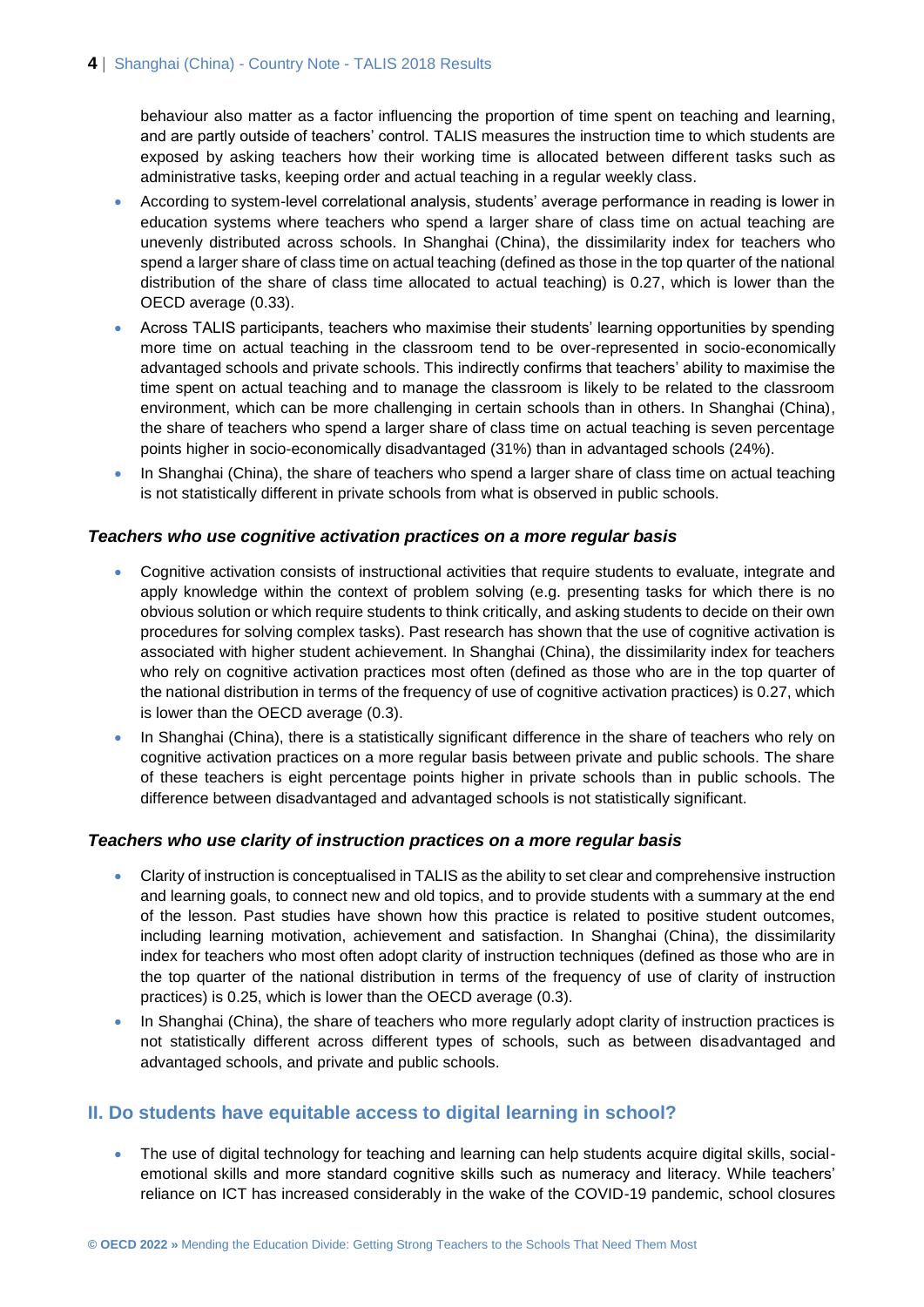have also highlighted the continued presence of digital divides. Available evidence shows that learning losses have been the most severe among marginalised students, who tend to have more limited access to digital learning resources. It is important to note, however, that the data presented in this note were collected in 2017/2018; that is before the outbreak of the COVID-19 pandemic.

# *ICT equipment in school*

- Having adequate ICT equipment at school, such as software, computers, laptops and smart boards, is essential to effective digital learning. In the TALIS 2018 cycle, 10% of principals in Shanghai (China) reported that the school's capacity to provide quality instruction was hindered "quite a bit" or "a lot" by a shortage or inadequacy of digital technology for instruction. This is lower than the OECD average (25%).
- On average across OECD countries/territories, the share of principals who reported that the school's capacity to provide quality instruction was hindered by a shortage or inadequacy of digital technology for instruction is higher in socio-economically disadvantaged schools than in advantaged schools (by nine percentage points). In Shanghai (China), the share of these principals is nine percentage points lower in disadvantaged schools (0%) than in advantaged schools (9%).
- The share of principals who reported that the school's capacity to provide quality instruction was hindered by a shortage or inadequacy of digital technology for instruction is 12 percentage points higher in public schools than in private schools on average across OECD countries/territories. In contrast, in Shanghai (China) the share of these principals is not statistically different in private schools from what is observed in public schools.

# *Teachers with high self-efficacy in ICT use*

- Having access to technology does not improve student learning in itself. Effective integration of technology into teaching and learning requires teachers who are well trained and able to use digital tools for instruction. In the TALIS 2018 cycle, 73% of teachers in Shanghai (China) reported that they could support student learning through the use of digital technology "quite a bit" or "a lot", which is higher than the OECD average (67%).
- The dissimilarity index for these teachers is 0.23, which is lower than the OECD average (0.31). This means that about one in four teachers with high self-efficacy in ICT use would need to change schools (i.e. moving to schools with a lower share of teachers with high self-efficacy in ICT) in order to ensure an equal presence of these teachers across schools. It is important to note, however, that self-efficacy is context-specific. Therefore, the same teacher may report a different level of self-efficacy in a different school environment.
- According to system-level correlational analysis, disadvantaged students tend to have just as much or more opportunity to learn digital literacy skills (such as detecting if the information read is subjective or biased) in education systems where teachers with high self-efficacy in ICT and teachers who regularly teach using ICT are more evenly distributed across schools.
- In Shanghai (China), the share of teachers who feel they can support student learning through the use of digital technology "quite a bit" or "a lot" is not statistically different in socio-economically disadvantaged schools than what is observed in advantaged schools.
- The share of teachers with high self-efficacy in the use of digital technology for instruction tends to be higher in private schools than in public schools in almost a quarter of the countries and territories participating in TALIS. In Shanghai (China), the share of these teachers is not statistically different in private schools from what is observed in public schools.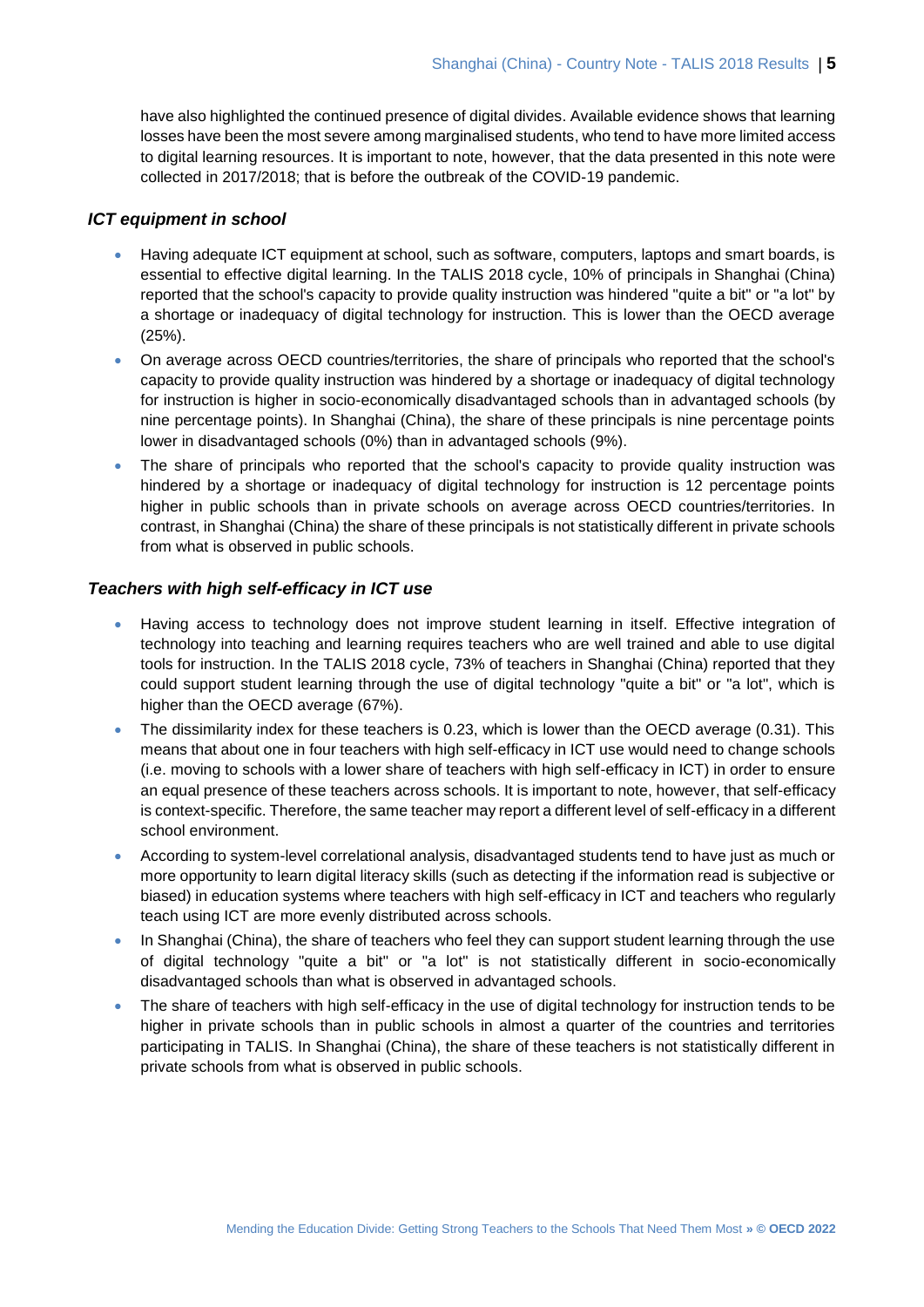

# **Figure 3. Allocation of teachers with high self-efficacy in ICT use**

Results based on responses of lower secondary teachers and principals

Notes: Only countries and territories with available data are shown. The dissimilarity index measures if the allocation of teachers with a given characteristic in a country's schools resembles the overall teacher population of the country and it ranges from 0 (i.e. the allocation of teachers in schools resembles perfectly the teacher population of the country) to 1 (i.e. teachers with a certain characteristic are concentrated in a single school). Differences across school types that are not statistically significant are highlighted with lighter colours. Source: OECD, TALIS 2018 Database, Table 3.12.

# *Teachers who use ICT for teaching on a regular basis*

- Past research has highlighted a positive relationship between teachers' perceived self-efficacy in ICT and their use of digital technology in the classroom. Although the literature also shows that ICT use at school does not automatically lead to better student outcomes – both too limited and overly excessive use of ICT can be associated with lower student achievement – teachers' and students' ability to make the most of ICT is reinforced by regular and judicious use of digital technology in the classroom. In the TALIS 2018 cycle, 24% of teachers in Shanghai (China) reported "frequently" or "always" letting students use ICT for projects or class work, which is lower than the OECD average (53%). The dissimilarity index for these teachers is 0.26, which is lower than the OECD average (0.32).
- As with most TALIS participants, in Shanghai (China) the share of teachers who regularly use ICT in class is not statistically different between socio-economically disadvantaged and advantaged schools.
- In Shanghai (China), the share of teachers who "frequently" or "always" let students use ICT for projects or class work is seven percentage points higher in private schools (31%) than in public schools (23%).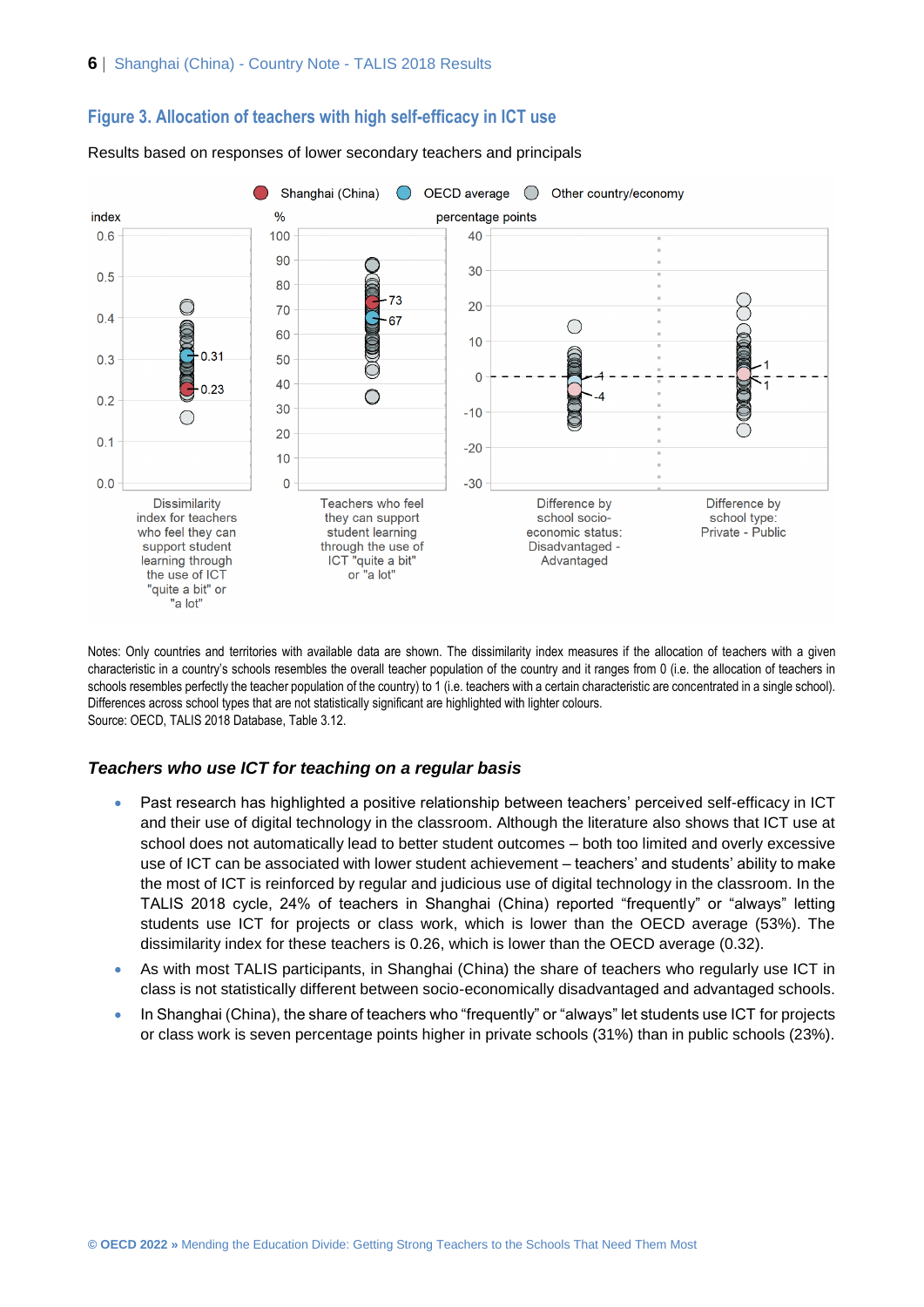

# **Figure 4. Allocation of teachers who regularly use ICT for teaching**

Results based on responses of lower secondary teachers and principals

Notes: Only countries and territories with available data are shown. The dissimilarity index measures if the allocation of teachers with a given characteristic in a country's schools resembles the overall teacher population of the country and it ranges from 0 (i.e. the allocation of teachers in schools resembles perfectly the teacher population of the country) to 1 (i.e. teachers with a certain characteristic are concentrated in a single school). Differences across school types that are not statistically significant are highlighted with lighter colours. Source: OECD, TALIS 2018 Database, Table 3.15.

# **Key features of TALIS 2018**

TALIS uses questionnaires administered to teachers and their school principals to gather data. Its main goal is to generate internationally comparable information relevant to developing and implementing policies focused on school leaders, teachers and teaching, with an emphasis on those aspects that affect student learning. It gives a voice to teachers and school leaders, allowing them to provide input into educational policy analysis and development in key areas.

- The international target population for TALIS is composed of lower secondary teachers and their school leaders in mainstream public and private schools. TALIS 2018 offered three additional options: 15 countries and territories also surveyed teachers and school leaders in their primary schools (ISCED level 1), 11 countries and territories did so in their upper secondary schools (ISCED level 3) and 9 countries and territories conducted the survey in schools that participated in the 2018 OECD Programme for International Student Assessment (PISA).
- Building on literature identifying the characteristics and practices of teaching that boost student achievement, the report *Mending the Education Divide: Getting Strong Teachers to the Schools That Need Them Most*, published on 14 March 2022, shows how teachers with different characteristics and practices tend to concentrate in different schools, and how much access students with different socioeconomic backgrounds have to strong teachers. It points out the aspects of different educational